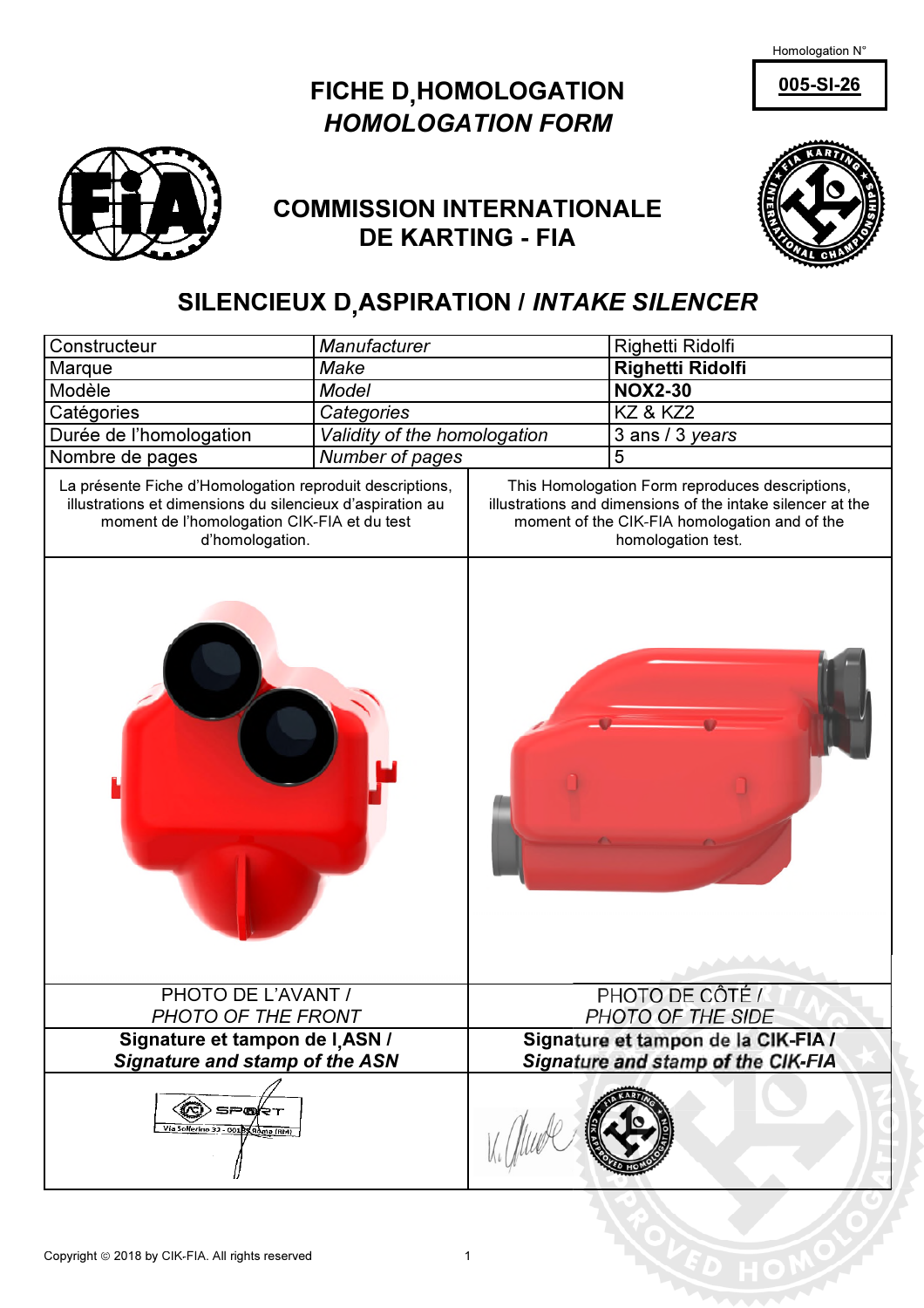Homologation  $\mathsf{N}^\circ$ 

005-SI-26

| A                                                                                                 | <b>DESCRIPTIONS TECHNIQUES</b>                                                           |                                  | $\boldsymbol{A}$                                                                    | <b>TECHNICAL DESCRIPTIONS</b> |                                                                         |  |
|---------------------------------------------------------------------------------------------------|------------------------------------------------------------------------------------------|----------------------------------|-------------------------------------------------------------------------------------|-------------------------------|-------------------------------------------------------------------------|--|
|                                                                                                   | Volume en cm <sup>3</sup>                                                                |                                  | Volume in cc                                                                        |                               | 3660 cm <sup>3</sup> +/-2%                                              |  |
| Matériau                                                                                          |                                                                                          |                                  | <b>Material</b>                                                                     |                               | PP                                                                      |  |
|                                                                                                   | Nombre d'ouvertures d'admission d'air                                                    |                                  |                                                                                     | Number of air intake openings | $\overline{2}$                                                          |  |
|                                                                                                   | Longueur des conduits d'admission                                                        |                                  | Length of the inlet ducts                                                           |                               | 100 mm +/-2% (≥98mm)                                                    |  |
| Diamètre des conduits d'admission                                                                 |                                                                                          | Diameter of the inlet ducts      |                                                                                     |                               | 30 mm max.                                                              |  |
|                                                                                                   | Surface de l'élément filtrant intérieur                                                  |                                  | Surface of the internal filter                                                      |                               | 253 cm <sup>2</sup> +/-2% (≥200cm <sup>2</sup> )                        |  |
| Epaisseur de l'élément filtrant                                                                   |                                                                                          | Thickness of the internal filter |                                                                                     |                               | 30 mm -10%                                                              |  |
| <b>DESSIN TECHNIQUE</b><br>[dimensions d, encombrement - diamètre du<br>A1                        |                                                                                          | A1                               |                                                                                     |                               | <b>TECHNICAL DRAWING</b><br>[main external dimensions - diameter of the |  |
|                                                                                                   | (des) tube(s) d, admission - diamètre de la<br>fixation au carburateur, sans tolérances] |                                  | inlet tube(s) - diameter of the fixation to the<br>carburettor, without tolerances] |                               |                                                                         |  |
| 289<br>$\emptyset$ 30<br>$\emptyset$ 30<br>◯<br>206<br>i.<br>$\oslash$ 66<br>62<br>Ø<br>ЛÞ<br>150 |                                                                                          |                                  |                                                                                     |                               |                                                                         |  |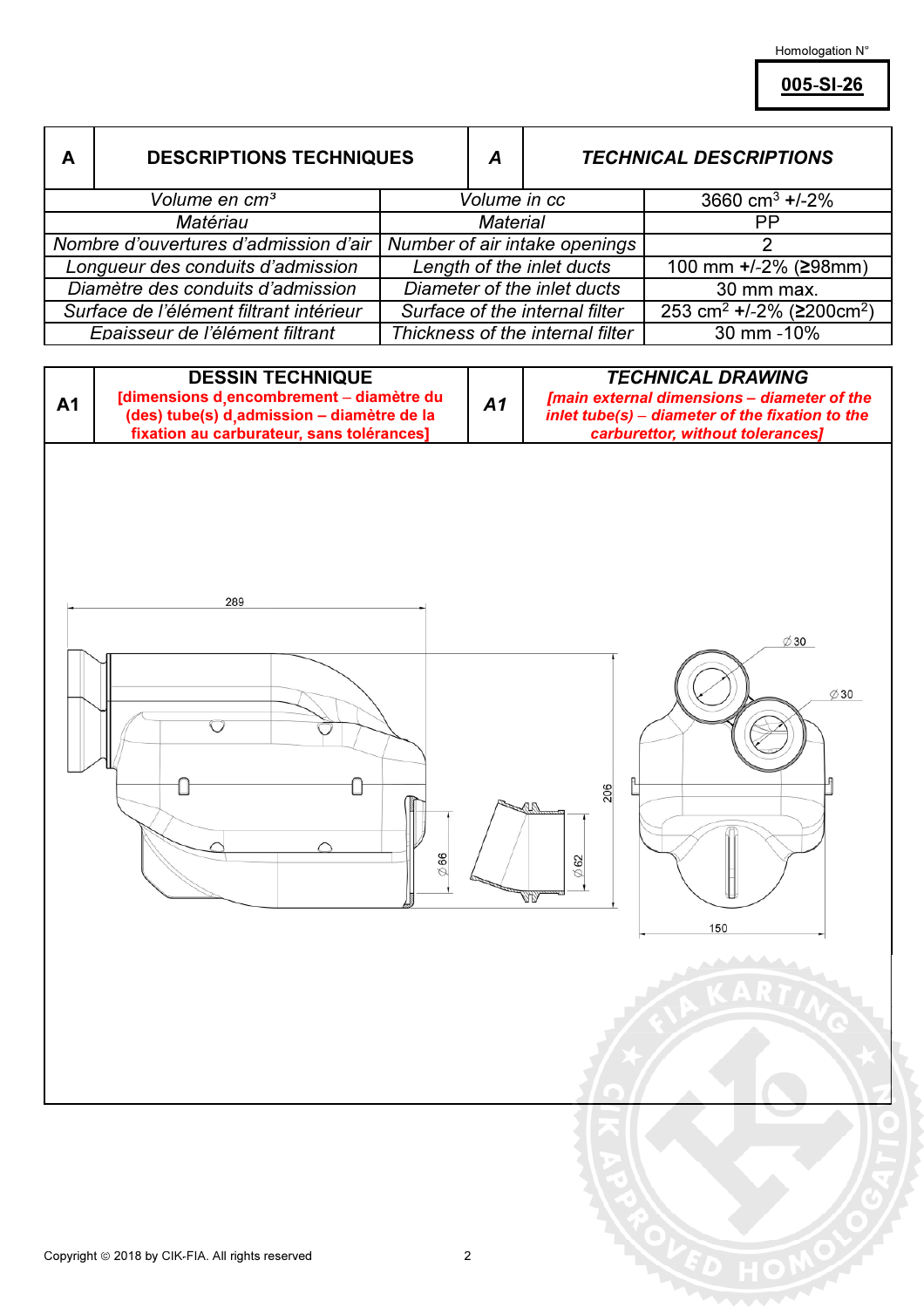## Homologation N°

005-SI-26